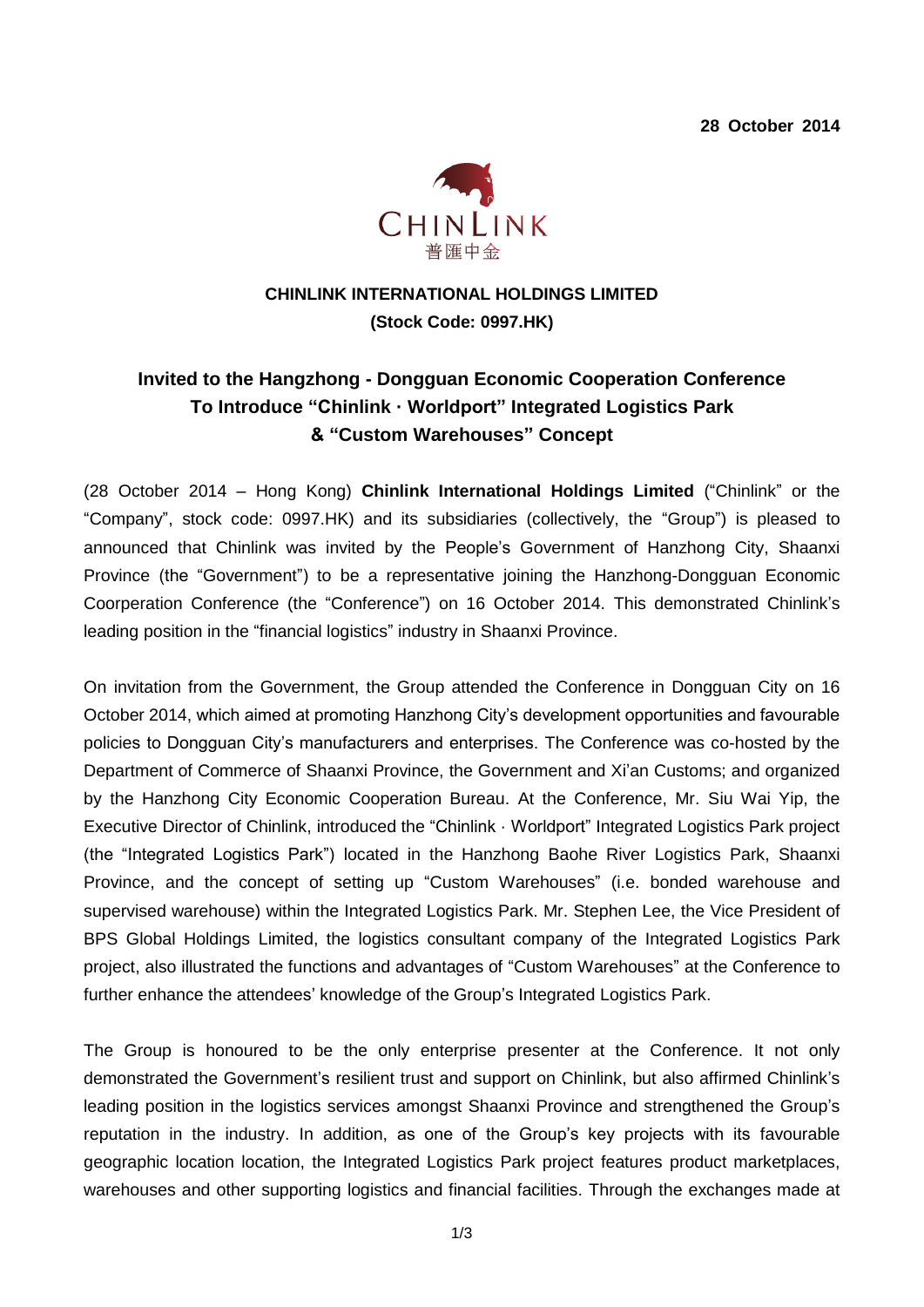the conference, the Group has successfully promoted the Integrated Logistics Park to manufacturers and enterprises in Guangdong Province. It is expected to attract more potential clients to settle in the Integrated Logistics Park and further expand the Company's client base.



Hanzhong - Dongguan Economic Coorperation Conference was held on 16 October 2014 in Dongguan City.



Mr. Siu Wai Yip, the Executive Director of Chinlink, introduced the "Chinlink · Worldport" Integrated Logistics Park project in the conference.